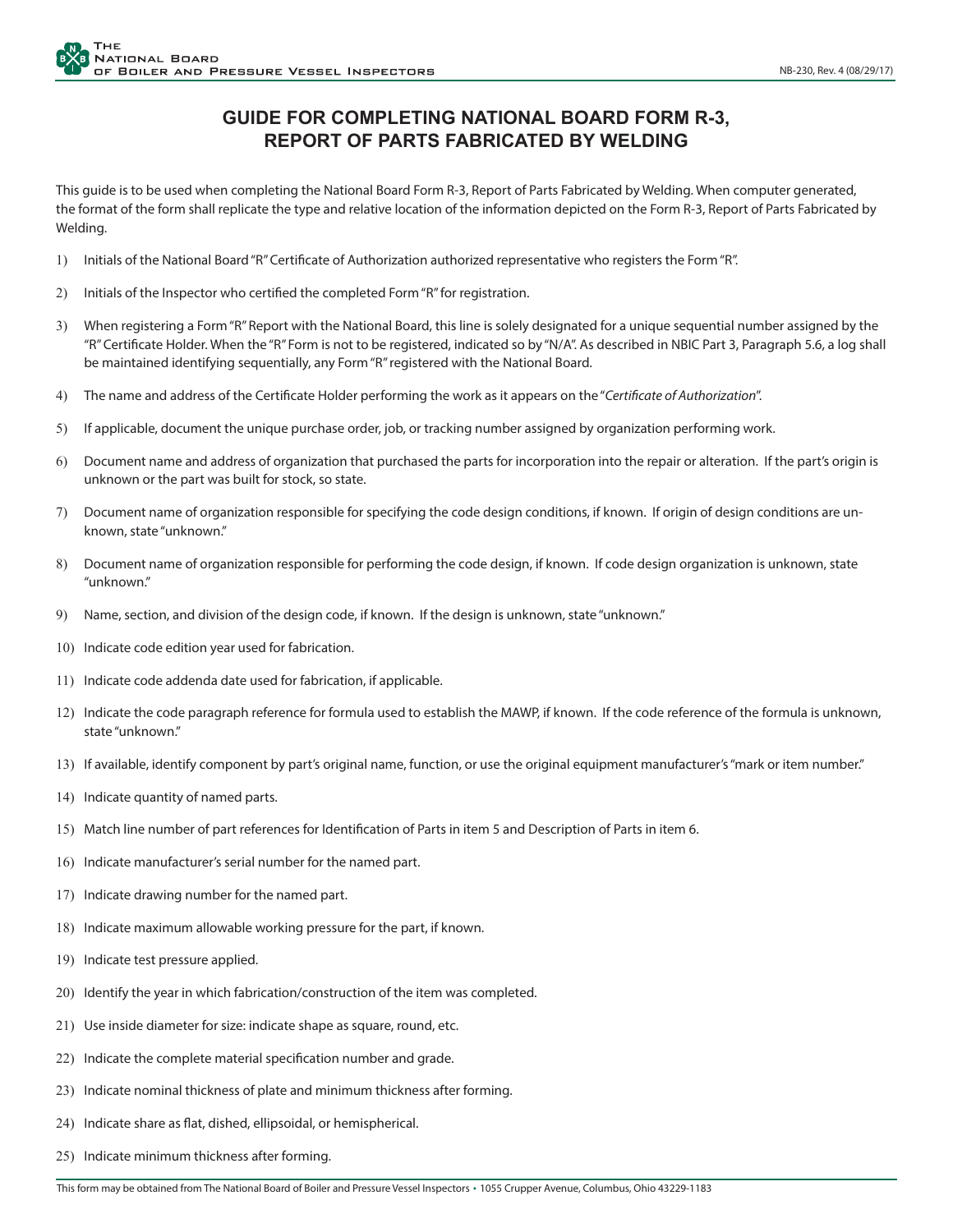- 26) 26. Indicate the complete material specification number and grade for the head or end.
- 27) Indicate outside diameter.
- 28) Indicate minimum thickness of tubes.
- 29) Indicate the complete material specification number and grade for tubes.
- 30) Indicate any additional information pertaining to the work involved (e.g. code cases). The part manufacturer is to indicate the extent he has performed any or all of the design function. If only a portion of the design, state which portion.
- 31) Type or print name of authorized representative of the "R" Certificate Holder attesting to accuracy of the work described.
- 32) Indicate National Board "R" Certificate of Authorization number.
- 33) Indicate month, day, and year that the "R" Certificate of Authorization expires.
- 34) Indicate the date the repair was certified.
- 35) Record name of "R" Certificate Holder who performed the described work, using full name as shown on the Certificate of Authorization or an abbreviation acceptable to the National Board.
- 36) Signature of National Board "R" Certificate of Authorization authorized representative.
- 37) Type or print name of Inspector.
- 38) Indicate Inspector's Jurisdiction.
- 39) Indicate Inspector's employer.
- 40) Indicate address of Inspector's employer (city and state or province).
- 41) Indicate month, day, and year of inspection by Inspector.
- 42) Indicate the month, day and year the completed Form "R" was signed by the Inspector.
- 43) Signature of Inspector.
- 44) Inspectors National Board commission number and endorsement that qualifies the Inspector to sign this report, and when required by the Jurisdiction, the applicable State or Provincial numbers.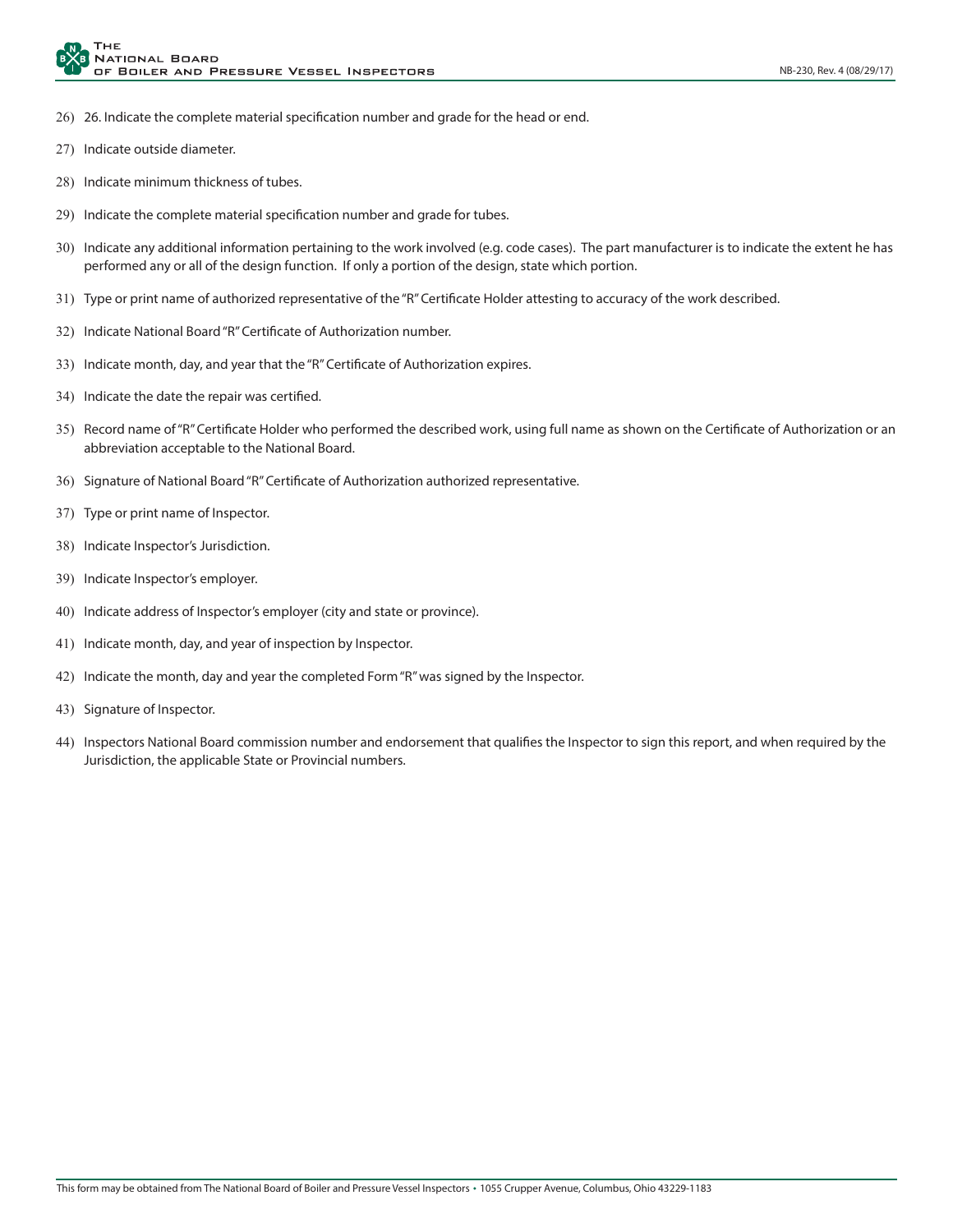

|             |                                                                   |                               | <b>FORM R-3 REPORT OF PARTS FABRICATED BY WELDING</b><br>in accordance with provisions of the National Board Inspection Code |                                   |      |                               |                       |                   | $\left(1\right)$<br>(Authorized Rep. initials)<br>(2)<br>(Inspectors initials) |                                                            |
|-------------|-------------------------------------------------------------------|-------------------------------|------------------------------------------------------------------------------------------------------------------------------|-----------------------------------|------|-------------------------------|-----------------------|-------------------|--------------------------------------------------------------------------------|------------------------------------------------------------|
| $1_{\cdot}$ | <b>MANUFACTURED BY:</b>                                           |                               | (4)                                                                                                                          | (name of "R" certificate holder)  |      |                               |                       |                   | $\left(3\right)$<br>$\left(5\right)$                                           | (Form "R-3" Registration no.)<br>(P.O. no., job no., etc.) |
|             | (address)<br>2. MANUFACTURED FOR: __<br>(name)<br>(address)       |                               | (6)                                                                                                                          |                                   |      |                               |                       |                   |                                                                                |                                                            |
|             | 3. DESIGN CONDITION SPECIFIED BY: _                               |                               |                                                                                                                              | $\circled{)}$                     |      |                               | CODE DESIGN BY: $(8)$ |                   |                                                                                |                                                            |
|             | 4. DESIGN CODE: _<br>5. REPAIR/ALTERATION/MODIFICATION ACTIVITIES | (9)                           |                                                                                                                              |                                   | (10) | (11)                          |                       |                   | (12)                                                                           |                                                            |
|             | Name of Part                                                      | Qty.                          | Line<br>No.                                                                                                                  | Manufacturer's<br>Identifying No. |      | Manufacturer's<br>Drawing No. | <b>MAWP</b>           | Shop<br>Hydro PSI |                                                                                | Year<br><b>Built</b>                                       |
|             | $\circled{1}$                                                     | $\left( \overline{14}\right)$ | $\circled{15}$                                                                                                               | (16)                              |      | 17)                           | (18)                  | (19)              |                                                                                | $\circled{20}$                                             |
|             |                                                                   |                               |                                                                                                                              |                                   |      |                               |                       |                   |                                                                                |                                                            |
|             |                                                                   |                               |                                                                                                                              |                                   |      |                               |                       |                   |                                                                                |                                                            |
|             |                                                                   |                               |                                                                                                                              |                                   |      |                               |                       |                   |                                                                                |                                                            |

## 6. DESCRIPTION OF PARTS

|                     | (a) Connections other than tubes |                       |                    | Heads or Ends |                    |                       | (b) Tubes         |                    |                       |  |
|---------------------|----------------------------------|-----------------------|--------------------|---------------|--------------------|-----------------------|-------------------|--------------------|-----------------------|--|
| Line<br>No.         | Size and<br>Shape                | Material<br>Spec. No. | Thickness<br>(in.) | Shape         | Thickness<br>(in.) | Material<br>Spec. No. | Diameter<br>(in.) | Thickness<br>(in.) | Material<br>Spec. No. |  |
| (15)                | (21)                             | (22)                  | (23)               | (24)          | (25)               | (26)                  | (27)              | (28)               | (29)                  |  |
|                     |                                  |                       |                    |               |                    |                       |                   |                    |                       |  |
|                     |                                  |                       |                    |               |                    |                       |                   |                    |                       |  |
|                     |                                  |                       |                    |               |                    |                       |                   |                    |                       |  |
|                     |                                  |                       |                    |               |                    |                       |                   |                    |                       |  |
|                     |                                  |                       |                    |               |                    |                       |                   |                    |                       |  |
|                     |                                  |                       |                    |               |                    |                       |                   |                    |                       |  |
| (30)<br>7. REMARKS: |                                  |                       |                    |               |                    |                       |                   |                    |                       |  |